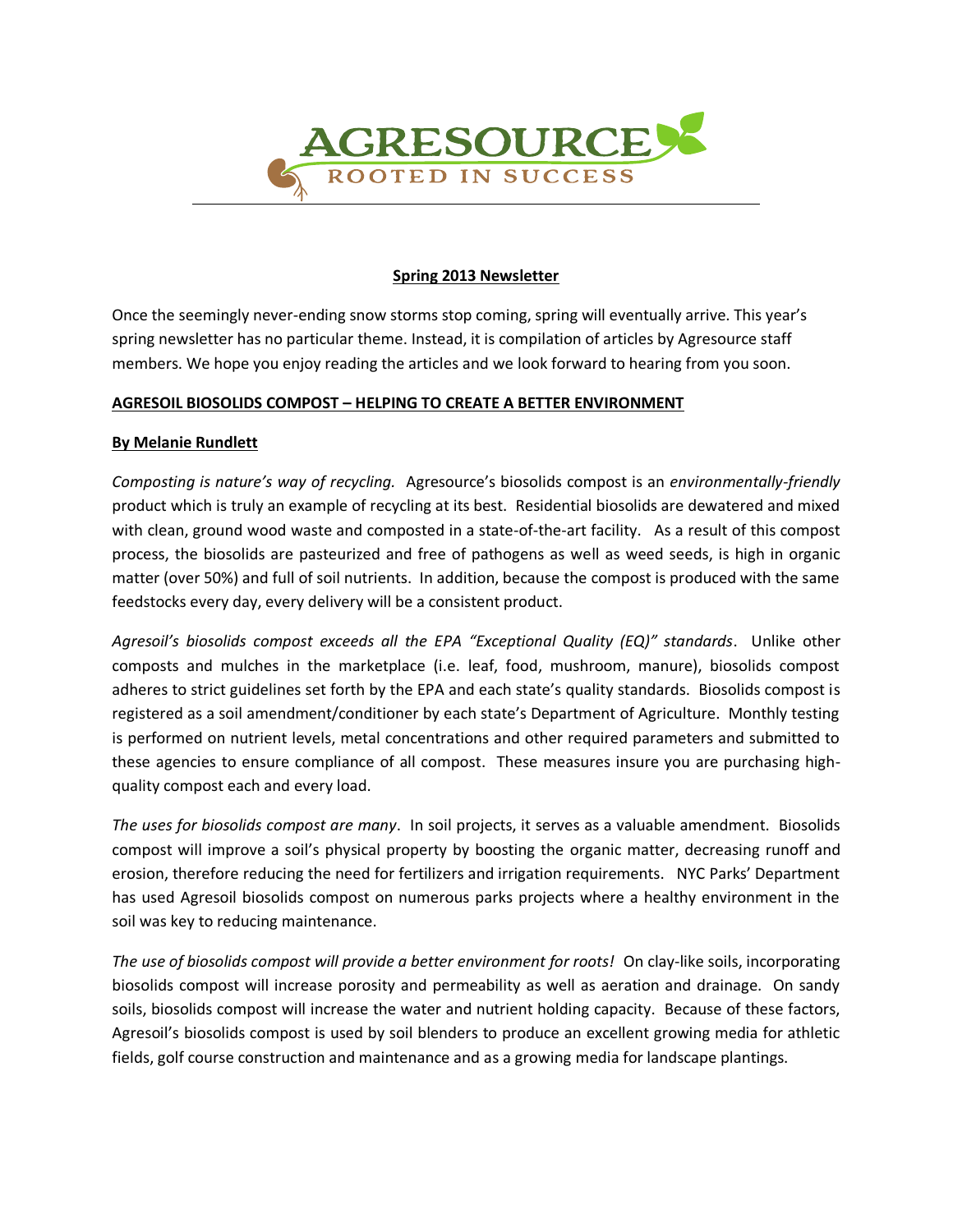Please contact us if you have any questions or would like to learn more about the benefits of using biosolids compost in your next project*. Together we can do our part in helping to create a better environment for our future.*



Lawn in forefront made with Biosolids Compost

## **Topdressing Results in New Hampshire**

## **By Tim Gould**

John Stephens owner of Stephans Landscaping in Moultonborough, NH tried topdressing last fall with Agresource's Topdressing Compost which is made in Merrimack, NH. He did something most landscapers don't seem to have the time to do. He documented the results by taking pictures before the application and for three weeks following. As the saying goes, a picture is worth a thousand words.



Before Topdressing



Topdressing after Aeration



Two Weeks After



Back Lawn Three Weeks After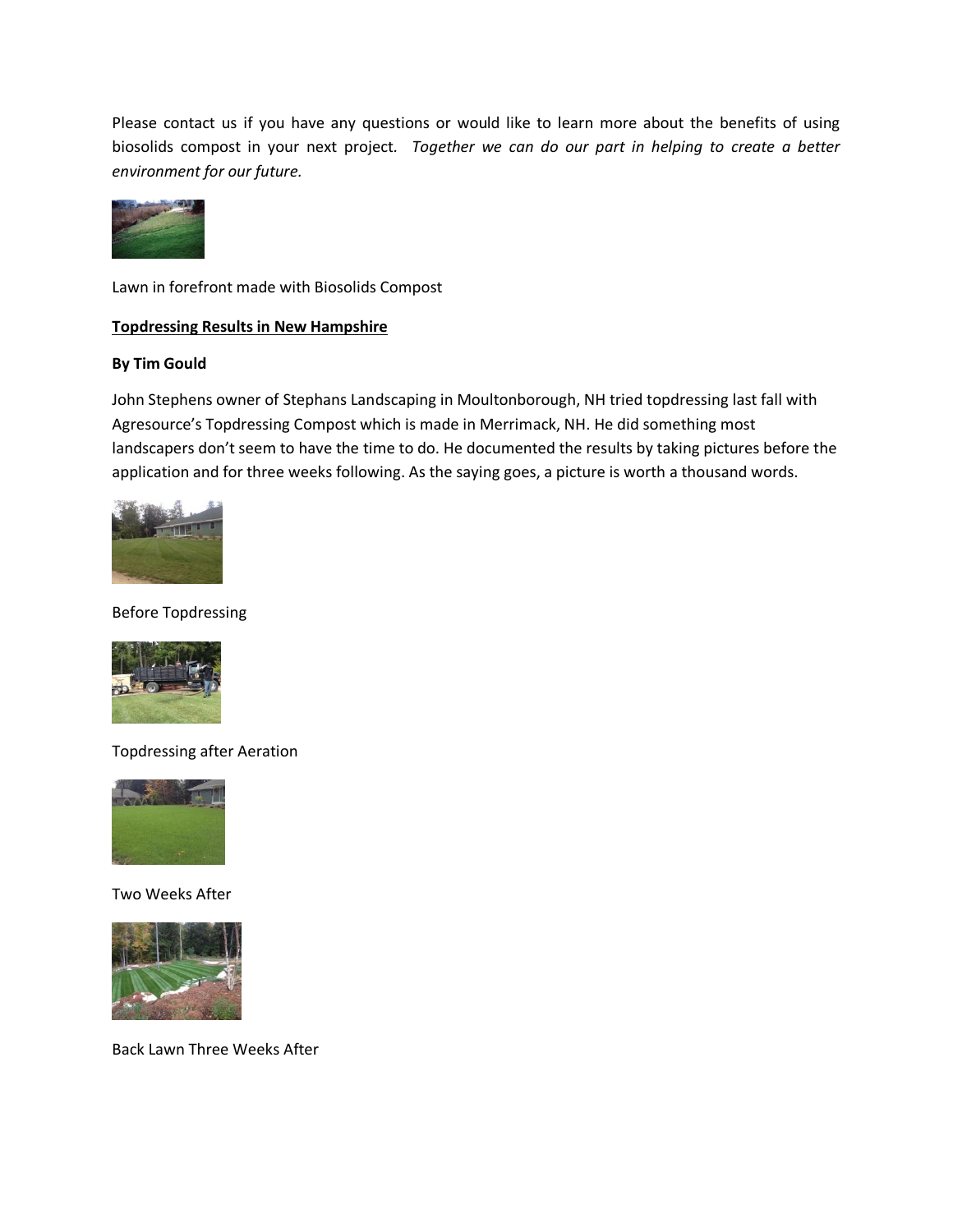Agresource's Topdressing Compost is used by hundreds of landscapers and lawn care professionals to provide nutrients, organic matter, and beneficial microbes as well as acheive lasting results. For more information, see our Topdressing Guide at www.Agresourceinc.com.